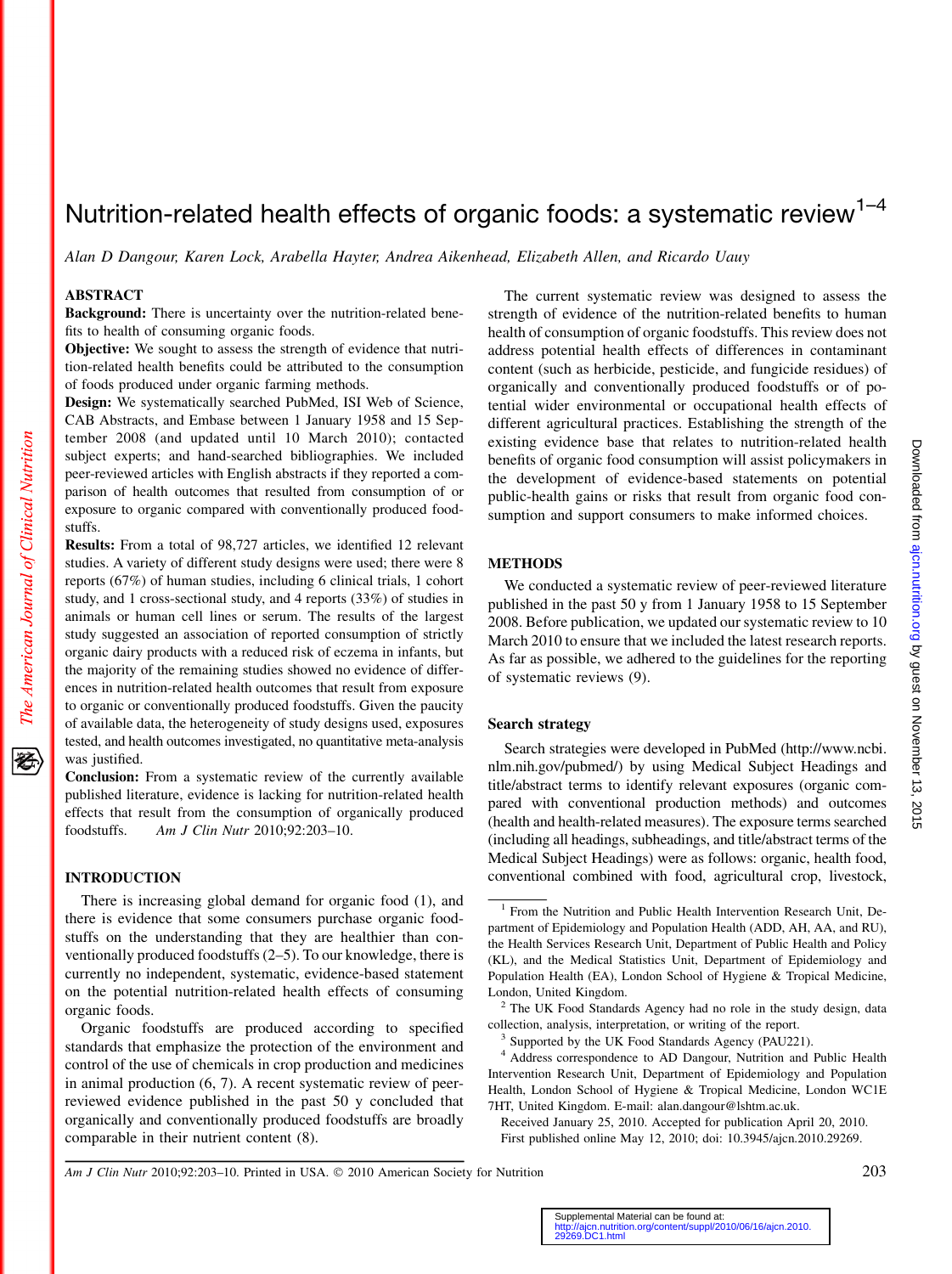The American Journal of Clinical Nutrition

蝥

agriculture, production, nutrition, diet, and consumption. These terms were combined with a list of terms that describe relevant health outcomes that fall under the following categories: respiratory diseases, inflammatory diseases (including allergy-/immune-related diseases), nutrient status and micronutrient deficiencies, reproductive health, eye diseases, noncommunicable chronic diseases, weight gain and obesity, diabetes, cardiovascular disease, cancer, dental diseases, and osteoporosis (see supplemental material under "Supplemental data" in the online issue for a full list of search terms). Multiple-database searching [PubMed, ISI Web of Science (http://isiwebofknowledge.com/ products\_tools/multidisciplinary/webofscience/), CAB Abstracts (http://www.cabi.org/cababstracts), and Embase (http://www. embase.com/)] was used to ensure comprehensive article retrieval in the original systematic review (to 15 September 2008), and 2 key databases (PubMed and CAB Abstracts) were searched in the systematic review update (to 10 March 2010).

#### Selection criteria and data extraction

The full texts of all potentially relevant articles were retrieved and assessed in duplicate for inclusion by 2 independent reviewers (AA and AH), and any disagreement was resolved in discussion with the project lead (ADD). All studies with an English abstract published in peer-reviewed journals in any language were included if they reported a comparison of health outcomes resulting from consumption of or exposure to foodstuffs from organic (reported by authors as organic, ecologic, and bioorganic) or conventional (reported by authors as conventional and intensive) farming systems. Articles were excluded if they were concerned with occupational health outcomes unrelated to consumption of organic or conventional foodstuffs (eg, the health of organic compared with conventional farmers), investigated animal health from an exclusively veterinary perspective (eg, the effect of agricultural practice on animal reproductive health), or were primarily concerned with the effects of nonnutrient contaminant content (eg, chemical residues and heavy metals). A hand search of reference lists of studies included in the review was conducted to check the completeness of the initial electronic searches. Subject experts  $(n = 23)$  identified from relevant publications were contacted by e-mail; we received 12 responses and were sent 11 publications that were all either not relevant  $(n = 1)$  or had previously been identified  $(n = 10)$ . Gray literature (conference abstracts and unpublished studies) was not included. Data extraction was performed in duplicate for all included articles by 2 independent reviewers (AA and AH), and any inconsistencies were corrected as necessary in consultation with the project lead (ADD).

# Study designs

We considered 3 main study types for inclusion in the review: human studies including randomized and nonrandomized controlled trials and studies with cohort, case-control, and crosssectional designs; in vitro and ex vivo studies in human or animal cell lines and serum used to investigate human-related cell mechanisms; and animal studies that were explicit models of physiologic, biochemical, or other processes in humans.

#### Study quality

Each study included in the review was assessed for quality on the basis of the following 4 criteria that were defined a priori as essential to answer the research question: a clear definition of the organic production methods for the foodstuffs including the name of the organic certification body, a statement on the nature (ie, type, amount, or proportion) of the organic component of the foodstuff or diet under investigation, a clear definition of the health outcome and how it was measured, and a statement of the statistical methods used for data analyses. Studies were defined as being of satisfactory quality if they met all 4 criteria.

#### Data analyses

A statistical meta-analysis was not justified because of the marked heterogeneity of the included studies. We followed guidance from the Cochrane handbook, which supports the use of a systematic, narrative approach when a meta-analysis is inappropriate (10). We synthesized the results according to study hypothesis, study design, exposure, and health outcome.

#### External review

An independent, expert review panel was created to oversee and advise on the conduct of the review. The review panel comprised a subject expert (Julie Lovegrove, University of Reading, Reading, United Kingdom) and an expert in public health nutrition with systematic review experience (Martin Wiseman, University of Southampton, Southampton, United Kingdom, and World Cancer Research Fund International, London, United Kingdom). The expert independent review panel and experts at the Food Standards Agency (London, United Kindgom) provided feedback on the review protocol that was incorporated into the version posted online on 18 April 2008 (http://www.lshtm.ac.uk/nphiru/research/organic/). An updated version of the protocol, which was modified on the basis of the experience of conducting an earlier review (8) was finalized on 21 October 2008 and posted online on 30 January 2009. Relevant subject experts and external bodies were alerted to the review process and the availability of the review protocol. A draft of the final report was reviewed and approved by the expert, independent review panel and by 2 subject experts selected by the funders. Relevant peer-review comments were incorporated into this report.

# RESULTS

# Overview of studies identified

The original systematic search strategy identified 91,989 unique citations of which 45 articles were included as potentially relevant. An examination of the full text of these articles resulted in the exclusion of 37 studies that did not meet the inclusion criteria (Figure 1). The systematic review update identified an additional 6738 unique citations of which 17 articles were included as potentially relevant, and an examination of article full texts resulted in the exclusion of 14 studies (Figure 1). There were several reasons for the exclusion of potentially relevant articles, which included the lack of a study outcome of direct relevance to human public health  $(n = 22)$  and the absence of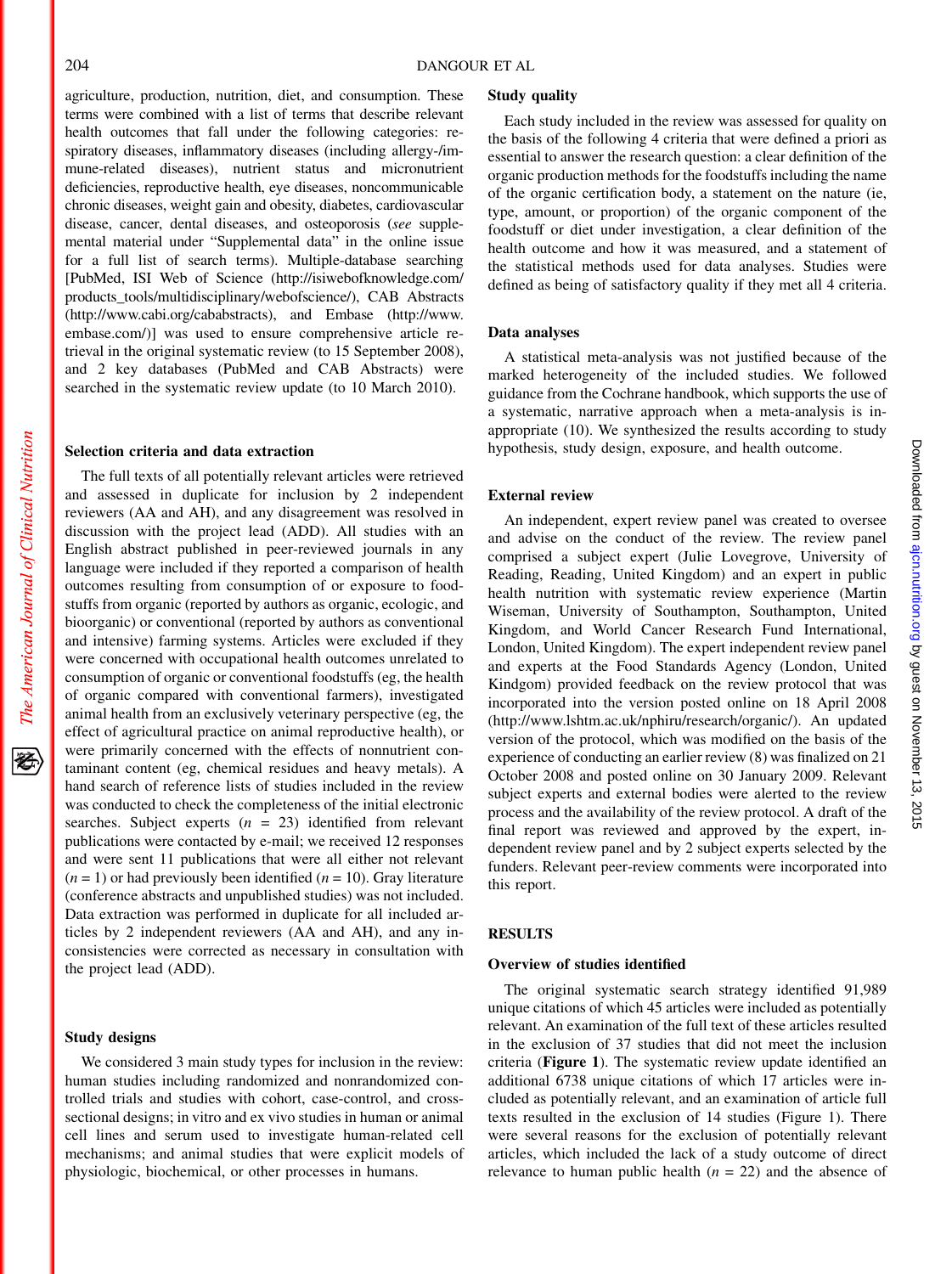# HEALTH AND ORGANIC FOOD 205

Downloaded from [ajcn.nutrition.org](http://ajcn.nutrition.org/) by guest on November 13, 2015

Downloaded from ajon.nutrition.org by guest on November 13, 2015



FIGURE 1. Flow chart of study selection process for the original systematic review (1 January 1958 to 15 September 2008) and the systematic review update (16 September 2008 to 10 March 2010) of the available evidence of nutrition-related health benefits of organic food.

a direct comparison of the health effects of organic compared with conventional foodstuff consumption or exposure  $(n = 8)$ (see supplemental material under "Supplemental data" in the online issue). A hand search of reference lists of the 63 potentially relevant articles identified one additional relevant study  $(11)$ .

A final total of 12 publications [8 human in vivo studies (11– 18), 3 human in vitro studies (19–21), and one animal study (22)] were included in the review (Table 1). Four of the 12 studies included in the review (33%) met the predefined quality criteria (12, 17, 18, 22), 7 studies failed to specify the certification body under which the organic foodstuffs that were studied were produced (11, 13–16, 19, 20), and one publication did not provide sufficient information on the nature of the organic foodstuff under investigation (21). In the largest human study conducted to date, the proxy-reported consumption of strictly organic dairy products was associated with a reduced risk of proxy-reported eczema in infants (15). The majority of the remaining studies showed no evidence of differences in nutrition-related health outcomes that resulted from exposure to organic or conventionally produce foodstuffs (Table 1). Given the small amount of studies identified in this review, all studies were included in the narrative synthesis independent of quality grading.

# Study hypotheses

Eight of the 12 studies (67%) were predicated on the hypothesis that organic production methods result in higher nutrient concentrations in foodstuffs and that these compositional differences would result in different health responses (11, 13, 15, 16, 19–22). The remaining 4 studies hypothesized that agricultural production methods differentially affect markers of carcinogenesis (12) or the bioavailability of carotenoids (17) or polyphenolic substances (14, 18).

## Study designs

There were 8 human studies that included 6 clinical trials (11– 14, 17, 18), 1 cohort study (15), and 1 cross-sectional survey (16) and 4 reports of experiments conducted in animals (rats) (22) or human cell lines (20, 21) or serum (19). The clinical trials were generally small (sample sizes ranging from 6 to 43 in total) and short (an exposure period ranging from 1–28 d). The crosssectional (16) and cohort (15) studies were considerably larger (sample sizes: 312 and 2764, respectively) and were both derived from the KOALA [Kind, Ouders en gezondheid: Aandacht voor Leefstijl en Aanleg (Child, Parent and Health: Lifestyle and Genetic Constitution)] Birth Cohort Study, which investigated influences of lifestyle and genetic constitution on the health of children and parents (23). These 2 studies had some design shortcomings, which included self- or proxy-reported measures of exposure (15, 16), a lack of information on the duration of exposure (16), and proxy-reported measures of primary outcomes (15). The 4 remaining studies used contrasting approaches to test different biological materials in animal or human samples (19– 22).

# Exposures

The majority of included articles (10 of 12 studies; 83%) studied the effects of specific foodstuffs: in 7 articles, fruit or vegetables were studied (12, 13, 17–20, 22), in 2 articles, wine was studied (11, 21), and in one article, livestock products were studied (16). Nine studies (75%) specifically investigated foodstuffs known to be rich in antioxidants such as tomatoes, grapes, apples, carrots, and strawberries (11–13, 17–22). Only 2 studies investigated organic foodstuffs as part of the whole diet (14, 15). The methods used for the measurement of exposure also varied. The majority of studies (10 of 12 studies;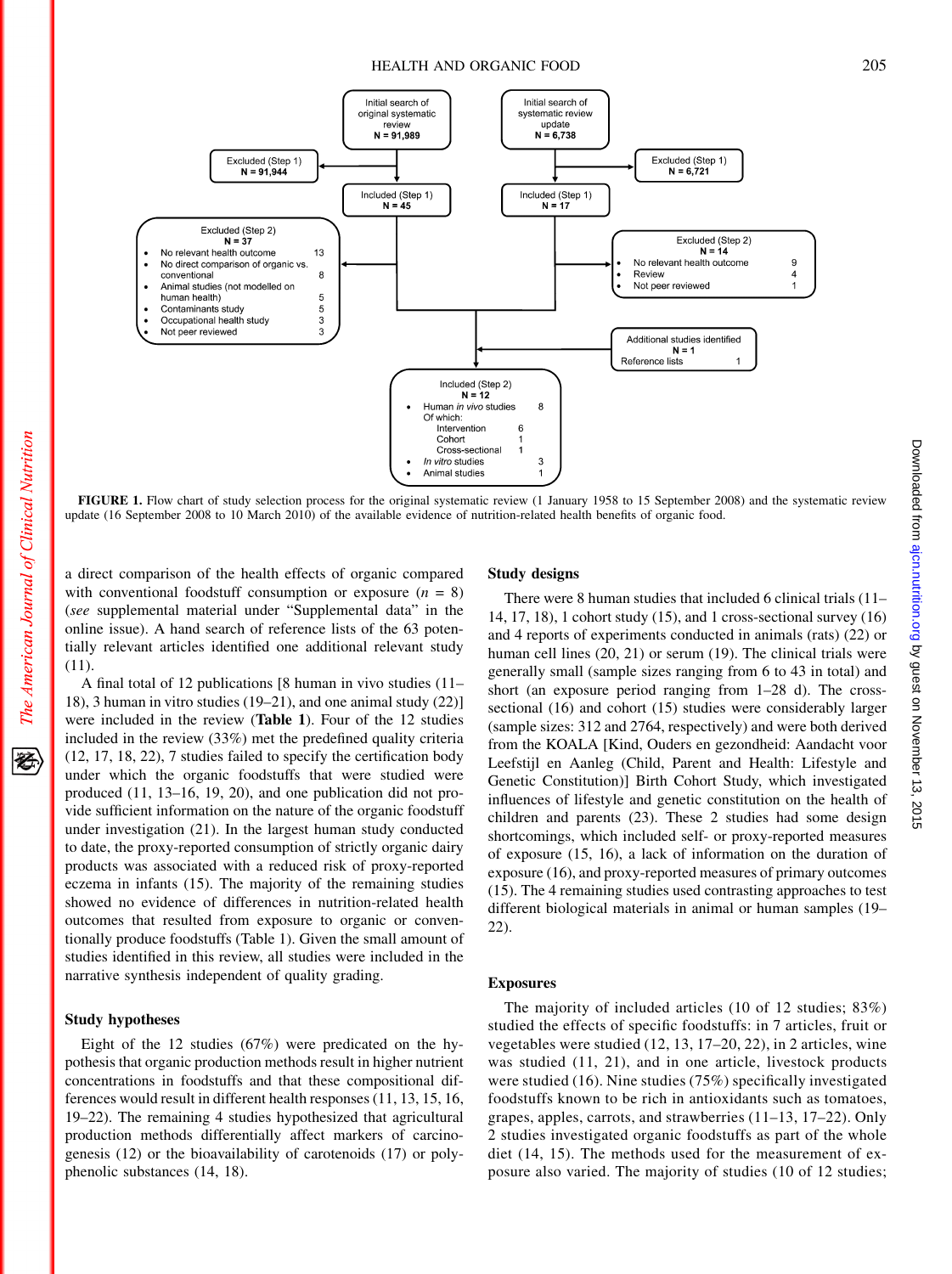# 206 DANGOUR ET AL

# TABLE 1

Description of studies included in the systematic review of nutrition-related health benefits of organic foods<sup>1</sup>

| Reference                                                               | Study design                                      | Sample size                                                               | Exposure                                                                                                                                                                                            | Duration                                                            | Outcome                                                                                                                                                                                                                          | Main results                                                                                                                                                                                                                                                                                                                                                                                                                                                                                                                                                                       |
|-------------------------------------------------------------------------|---------------------------------------------------|---------------------------------------------------------------------------|-----------------------------------------------------------------------------------------------------------------------------------------------------------------------------------------------------|---------------------------------------------------------------------|----------------------------------------------------------------------------------------------------------------------------------------------------------------------------------------------------------------------------------|------------------------------------------------------------------------------------------------------------------------------------------------------------------------------------------------------------------------------------------------------------------------------------------------------------------------------------------------------------------------------------------------------------------------------------------------------------------------------------------------------------------------------------------------------------------------------------|
| Human in-vivo<br>trials and<br>cohort and<br>cross-sectional<br>studies |                                                   |                                                                           |                                                                                                                                                                                                     |                                                                     |                                                                                                                                                                                                                                  |                                                                                                                                                                                                                                                                                                                                                                                                                                                                                                                                                                                    |
| Akcay et al,<br>2004 (11)                                               | Crossover study 8 men and                         | women<br>$(75\%$ men)                                                     | $100$ mL (men) or<br>200 mL (women)<br>organic or<br>conventional<br>Cabernet Sauvignon<br>wine consumed in<br>one sitting; organic<br>samples consumed<br>first; 6-wk washout<br>between exposures | 1 d                                                                 | Total antioxidant<br>activity, serum LDL<br>oxidation, total<br>phenol content                                                                                                                                                   | No significant differences<br>between organic and<br>conventional<br>exposures.                                                                                                                                                                                                                                                                                                                                                                                                                                                                                                    |
| Briviba et al,<br>2007 (12)                                             | Double-blind<br>randomized<br>crossover<br>trial  | 6 men                                                                     | 1 kg organic or<br>conventional Golden<br>Delicious apples +<br>one white-bread roll<br>consumed in one<br>sitting; 1-wk washout<br>between exposures                                               | 1 d                                                                 | Serum glucose,<br>triacylglycerol,<br>and uric acid,<br>LDL antioxidant<br>capacity,<br>lymphocyte DNA<br>damage                                                                                                                 | No significant differences<br>between organic and<br>conventional<br>exposures.                                                                                                                                                                                                                                                                                                                                                                                                                                                                                                    |
| Caris-Veyrat<br>et al, 2004 (13)                                        | Single-blind<br>randomized<br>controlled<br>trial | 20 women                                                                  | 96 g organic or<br>conventional tomato<br>puree/d                                                                                                                                                   | 21 d                                                                | Plasma concentrations<br>of lycopene, beta-<br>carotene, vitamin C                                                                                                                                                               | No significant differences<br>between organic<br>and conventional<br>exposures.                                                                                                                                                                                                                                                                                                                                                                                                                                                                                                    |
| Grinder-Pedersen<br>et al, 2003 (14)                                    | Double-blind<br>randomized<br>crossover<br>study  | 16 men and<br>women<br>$(38\%$ men)                                       | Controlled diets<br>consisting of the<br>same 4 organically<br>or conventionally<br>produced menus; 3-wk<br>washout between<br>exposures                                                            | 22d                                                                 | Urinary excretion of 5<br>named flavonoids,<br>plasma antioxidant<br>activity measured<br>using 8 methods                                                                                                                        | Quercetin and kaempferol<br>urinary excretions<br>were significantly<br>higher after exposure<br>to organic diets. Total<br>plasma antioxidant<br>capacity was<br>significantly lower<br>after exposure<br>to organic diets.                                                                                                                                                                                                                                                                                                                                                       |
| Kummeling et al, Cohort study<br>2008 (15)                              |                                                   | 2764 infants<br>aged $0-2$ y<br>in the<br><b>KOALA</b><br>Birth<br>Cohort | Reported habitual<br>diet defined as<br>conventional $(<50\%$<br>organic), moderately<br>organic $(50-90\%)$ , or<br>strictly organic<br>$(>90\%)$                                                  | Parent report<br>of infant diet<br>in the<br>second<br>year of life | Parent report of<br>occurrence of<br>eczema and<br>wheezing in all<br>infants; total IgE<br>antibodies and<br>specific IgE<br>concentrations in<br>serum as measures<br>of atopic<br>sensitization in<br>subsample ( $n = 815$ ) | No significant<br>differences between<br>organic and<br>conventional diets (or<br>meat, fruit, vegetable,<br>or egg food groups)<br>and risk of eczema,<br>wheezing, or atopic<br>sensitization.<br>Consumption of strictly<br>organic dairy products<br>was associated with a<br>significantly lower risk<br>of eczema; consumption<br>of moderately organic<br>dairy products was<br>not associated with<br>risk of eczema. No<br>association of<br>consumption of<br>organic foods with<br>total IgE antibodies or<br>with IgE-specific<br>measures of<br>atopic sensitization. |

(Continued)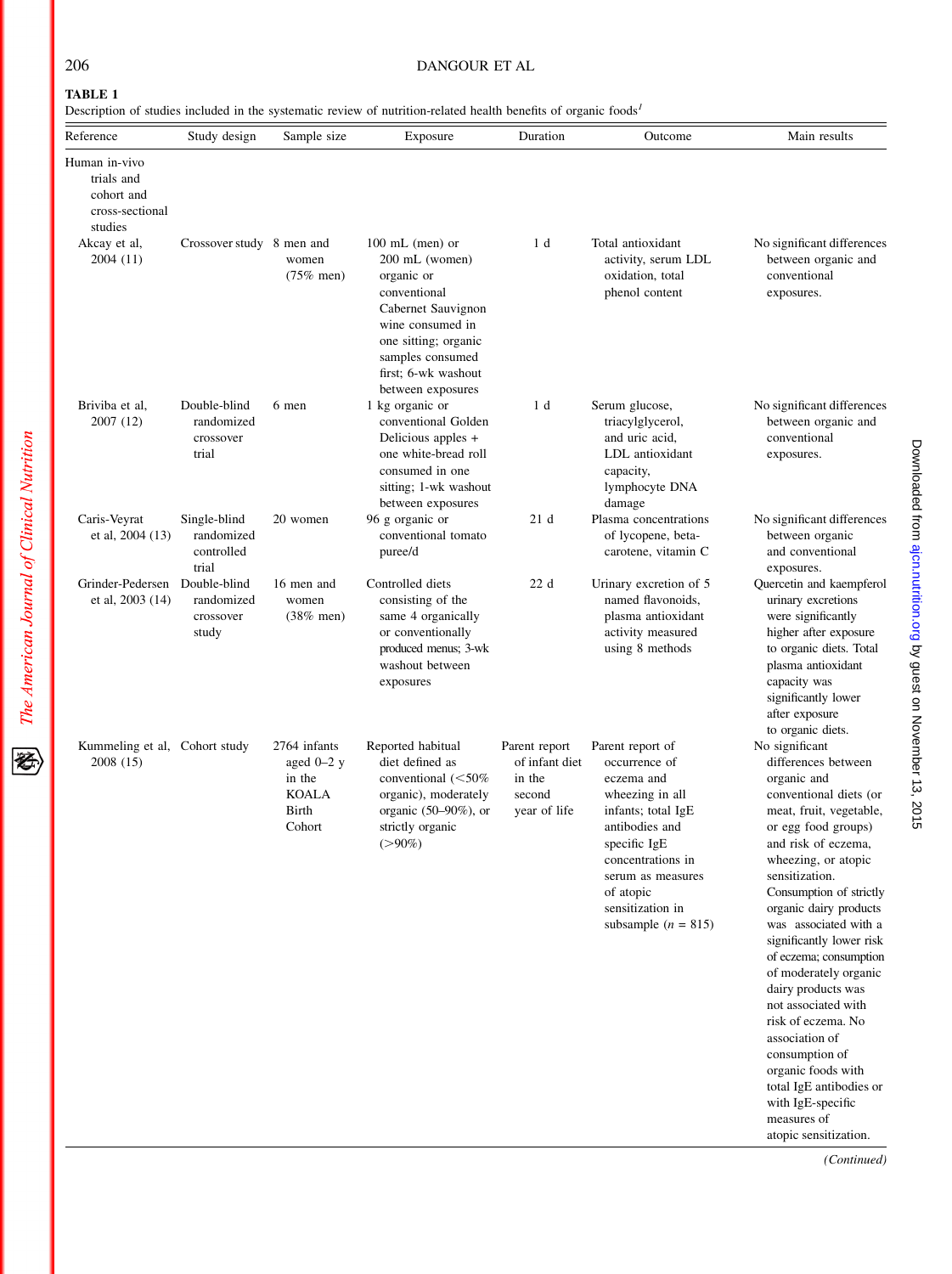# TABLE 1 (Continued)

The American Journal of Clinical Nutrition

逐

| Reference                                                       | Study design                                                | Sample size                                               | Exposure                                                                                                                                                                      | Duration                                           | Outcome                                                                                                                                                                                                                                                                                | Main results                                                                                                                                                                                                                                                                                          |
|-----------------------------------------------------------------|-------------------------------------------------------------|-----------------------------------------------------------|-------------------------------------------------------------------------------------------------------------------------------------------------------------------------------|----------------------------------------------------|----------------------------------------------------------------------------------------------------------------------------------------------------------------------------------------------------------------------------------------------------------------------------------------|-------------------------------------------------------------------------------------------------------------------------------------------------------------------------------------------------------------------------------------------------------------------------------------------------------|
| Rist et al.<br>2007 (16)                                        | Cross-sectional<br>study                                    | 312 lactating<br>women in the<br>KOALA<br>Birth<br>Cohort | Self-reported habitual<br>diet defined as<br>conventional $(<50\%$<br>organic), moderately<br>organic (50-90%),<br>and strictly organic<br>$(>90\%)$ at 34 wk of<br>pregnancy | No data                                            | Fatty acid composition<br>of breast milk at<br>1 mo postpartum<br>(including rumenic<br>acid, 16 other<br>conjugated linoleic<br>acids, trans-<br>vaccenic acid, and<br>14 other fatty acids)                                                                                          | After adjustment for<br>dietary and lifestyle<br>factors, rumenic acid<br>was significantly<br>higher in the breast<br>milk of mothers who<br>reported consumption<br>of a strictly organic<br>diet.                                                                                                  |
| Stracke et al,<br>2009 (17)                                     | Double-blind<br>randomized<br>controlled<br>trial           | 36 men                                                    | 200 g organic or<br>conventional<br>carrots/d                                                                                                                                 | by a $28-d$<br>depletion<br>period)                | 14 d (preceded Plasma carotenoid<br>concentration,<br>antioxidant activity,<br>and LDL oxidation;<br>peripheral blood<br>mononuclear cell<br>cytokine quantity,<br>natural killer cell<br>quantity, natural<br>killer cell activity,<br>carotenoid<br>concentration, and<br>DNA damage | No significant<br>differences between<br>organic and<br>conventional<br>exposures.                                                                                                                                                                                                                    |
| Stracke et al.<br>2009 (18)                                     | Double-blind<br>randomized<br>controlled<br>trial           | 43 men                                                    | 500 g organic or<br>conventional Golden<br>Delicious apples/d                                                                                                                 | 28 d (preceded<br>by a 7-d<br>depletion<br>period) | Urinary and plasma<br>polyphenol<br>concentration and<br>antioxidant activity                                                                                                                                                                                                          | No significant<br>differences between<br>organic and<br>conventional<br>exposures.                                                                                                                                                                                                                    |
| Experimental<br>animal or<br>human in vivo/<br>in vitro studies |                                                             |                                                           |                                                                                                                                                                               |                                                    |                                                                                                                                                                                                                                                                                        |                                                                                                                                                                                                                                                                                                       |
| Dani et al,<br>2007 (19)                                        | Experimental<br>in vitro and<br>ex vivo<br>human<br>samples | No data                                                   | 8 samples of grape<br>juice (4 conventional<br>and 4 organic)                                                                                                                 | 3 min to 1 h                                       | Antioxidant activity,<br>serum lipid<br>peroxidation                                                                                                                                                                                                                                   | Statistical tests on<br>differences between<br>organic and<br>conventional<br>exposures<br>were not reported.                                                                                                                                                                                         |
| Dani et al,<br>2009 (22)                                        | Single-blind<br>randomized<br>controlled<br>trial           | 24 male rats                                              | $7 \mu L$ juice/g body<br>weight, twice/d                                                                                                                                     | 30 d                                               | Lipid peroxidation<br>(TBARS) and<br>antioxidant activity<br>(SOD and CAT)<br>in cerebral cortex,<br>substantia nigra,<br>hippocampus,<br>striatum, liver, and<br>plasma                                                                                                               | Reduction of lipid<br>peroxidation in most<br>brain structures was<br>significantly higher<br>with organic juice; in<br>plasma, reduction was<br>significantly higher<br>with conventional<br>juice. Mixed<br>results for antioxidant<br>activity depending on                                        |
| Olsson et al,<br>2006 (20)                                      | Experimental<br>in vitro<br>human cell<br>cultures          | Human colon<br>and breast<br>carcinoma<br>cells           | Extracts of 2 strawberry<br>cultivars either<br>organically<br>or conventionally<br>produced at 4<br>concentrations                                                           | 24 h                                               | Cell proliferation                                                                                                                                                                                                                                                                     | tissue type.<br>Combined organic<br>extracts inhibited<br>cancer-cell<br>proliferation to a<br>significantly greater<br>extent than combined<br>conventional extracts<br>at the 2 highest<br>concentrations.<br>Mixed results for<br>individual cultivar<br>extracts and for lower<br>concentrations. |

(Continued)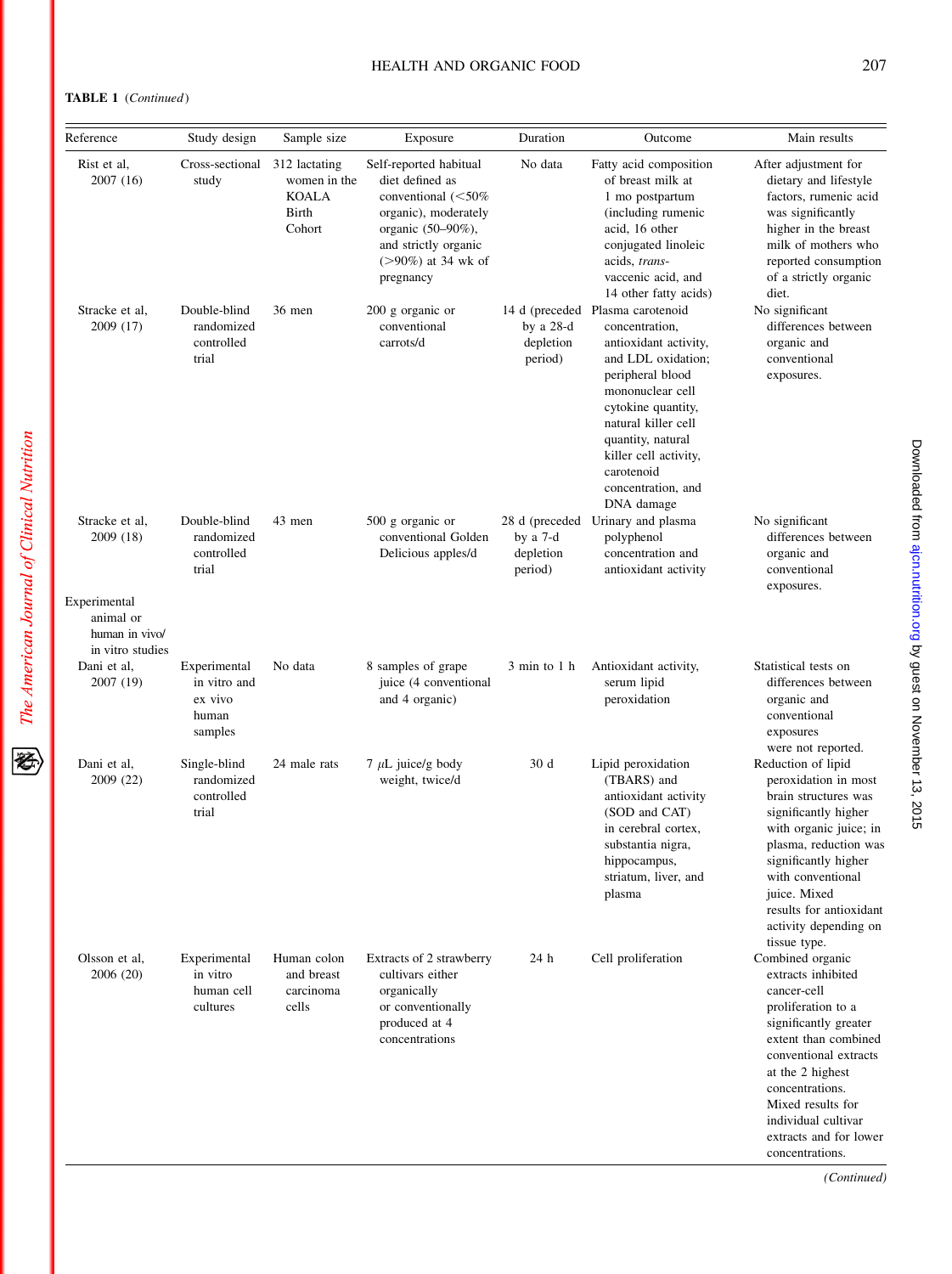| Reference                   | Study design                                 | Sample size                         | Exposure                                        | Duration | Outcome             | Main results |
|-----------------------------|----------------------------------------------|-------------------------------------|-------------------------------------------------|----------|---------------------|--------------|
| Yildirim et al.<br>2004(21) | Experimental<br>in vitro<br>human<br>samples | 66 men and<br>women<br>$(61\%$ men) | Organic and<br>conventionally<br>produced wines | No data  | Serum LDL oxidation | No data.     |

<sup>1</sup> IgE, immunoglobulin E; KOALA, Kind, Ouders en gezondheid: Aandacht voor Leefstijl en Aanleg (Child, Parent and Health: Lifestyle and Genetic Constitution) study; TBARS, thiobarbituric acid-reactive species; SOD, superoxide dismutase; CAT, catalase.

83%) compared a specified exposure or dose of a foodstuff as part of a controlled-exposure study. The 2 large population studies used measures of self- or proxy-reported exposure (15, 16) and proxy reports of diet when necessary (16% of study participants) (15).

# Health outcomes

Most of the included articles did not study direct human health outcomes. In 10 of the included studies (83%), a primary outcome was the change in antioxidant activity  $(11-14,$ 17–22). Antioxidant status and activity are useful biomarkers but do not directly equate to a health outcome. Of the remaining 2 articles, 1 article recorded proxy-reported measures of atopic manifestations as its primary health outcome (15), whereas the other article examined the fatty acid composition of breast milk and implied possible health benefits for infants from the consumption of different amounts of conjugated linoleic acids from breast milk (16).

# DISCUSSION

The American Journal of Clinical Nutrition

经

To our knowledge, this is the only systematic review to assess the strength of the totality of available evidence of nutritionrelated health effects of consumption of organic foodstuffs. Despite an extensive search strategy, the review only identified 12 relevant articles that met our inclusion criteria and were published, with an English abstract, in peer-reviewed journals over the past  $\geq 50$  y. The identified articles were very heterogeneous in terms of their study designs and quality, study population or cell line, exposures tested, and health outcomes measured. This inherent variability prevented any quantitative meta-analysis of the reported results, and from our narrative review, we concluded that evidence of nutrition-related health effects from the consumption of organic food is currently lacking. The strength of evidence of other public and environmental health benefits that arises from the consumption of organic foods would warrant further systematic review but was beyond the scope of the current report.

Our review also systematically assessed the quality of research in this area and supports earlier nonsystematic reviews (24) in showing that the available research base is of a generally poor quality. The criteria we used to assess publication quality were identified as key methodologic components of study design that were specifically related to exposure (the certification of organic production and a definition of an organic diet) and outcome (statements on measurement of health outcomes and statistical methods), which we considered to be a minimum standard. We attempted no further grading within each quality

criterion. These criteria could be criticized for not being sufficiently rigorous because they did not include assessment of factors such as study design, sample size, quality of laboratory methods used, or suitability of statistical analysis. Despite the relatively low quality threshold used in this review, a disappointingly small number of studies were graded as being of satisfactory quality.

The articles included in our review used a wide range of study designs. Randomized controlled trials are the optimal design for determining the effect of an exposure on a specific outcome, but studies of all designs must be conducted and reported in accordance with recognized guidelines. None of the clinical trials in the review were reported according to CONSORT guidelines (http://www.consort-statement.org/), which are an evidencebased, minimum set of recommendations for reporting randomized controlled trials (25). The 6 human clinical trials in the review were conducted with samples of  $\leq 43$  participants, and none reported the power calculations used to determine sample-size requirements. Furthermore, poor reporting in some articles made it impossible to elucidate specific study methods. Most studies investigated the health effects of specific foodstuffs rather than the diet as a whole, and there was rarely any rationale provided for the quantity and duration of exposure to foodstuffs in clinical trials. Few studies investigated the health effects of livestock products. The nutritional composition of monogastric animal source foods has been shown to be sensitive to feeding practices (26), and this may have an effect on health (27).

Antioxidant activity (variously defined) was the most commonly reported primary outcome. Although antioxidant activity is a useful biomarker that may be relevant to human health, it is not a direct health outcome in itself. Numerous health benefits have been ascribed to antioxidants, but evidence linking antioxidant concentrations in foods, serum antioxidant concentrations after dietary consumption, and specific in vivo mechanisms of action for potential human health effects is mixed. It has been suggested that biomarkers may play an important role in measuring disease, but care must be taken in interpretation of such data.

This review has several strengths such as its systematic and exhaustive approach, its broad inclusion criteria, and its methodologic rigor. There are some potential limitations of the review process. First, it is possible that this review did not identify all relevant publications, although we attempted to minimize this possibility by using very broad search terms, repeating our search in multiple relevant scientific publication databases, hand searching reference lists and contacting relevant subject experts. Second, there are several factors that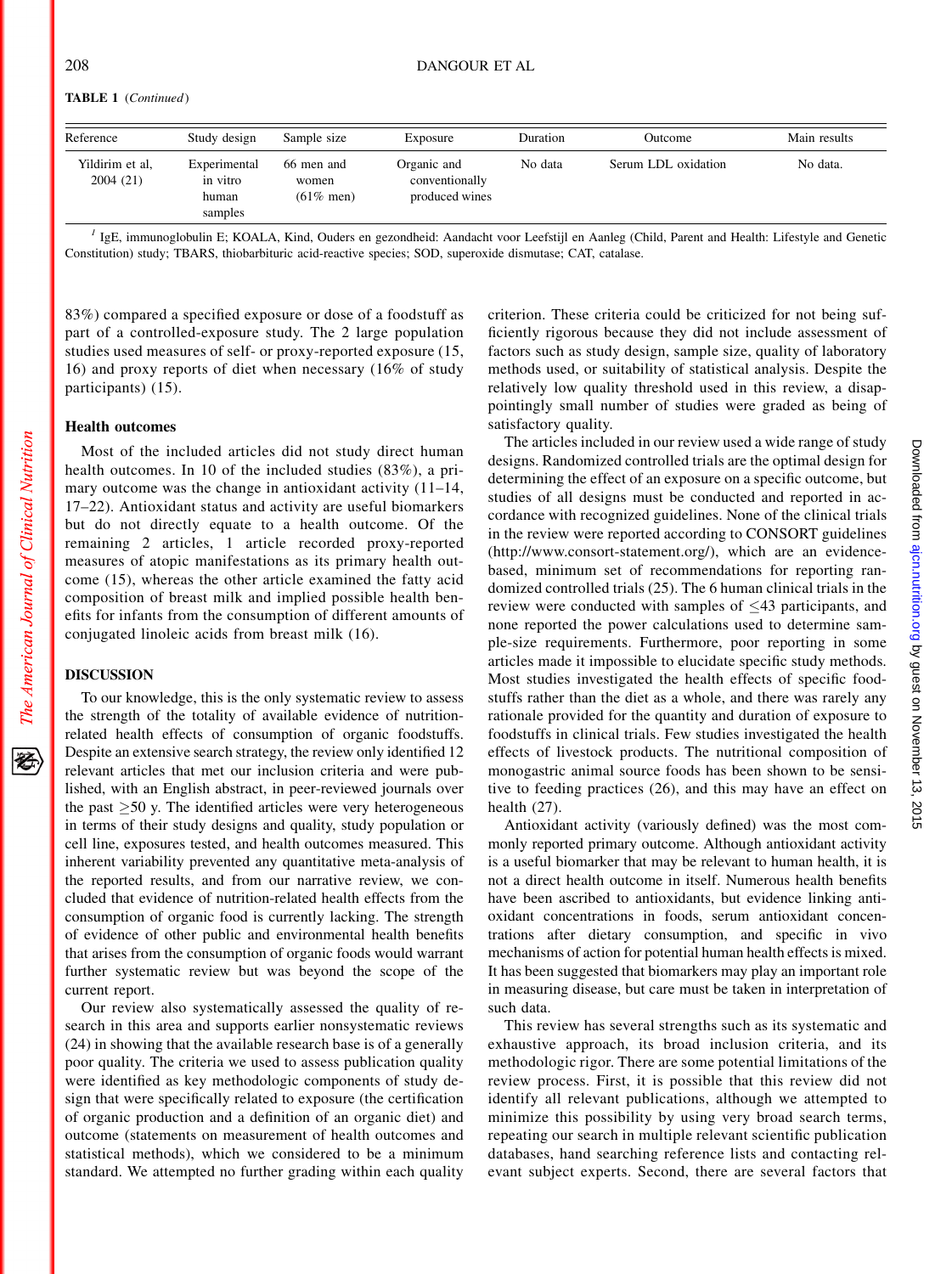may have introduced bias in our findings, specifically the exclusion of foreign language publications that did not have an English language abstract and gray literature. Finally, it is possible that peer-reviewed journals were less likely to publish articles reporting nonsignificant differences (10) and that authors did not report all analyses conducted in their research (10). A general limitation when comparing the nutrition-related health benefits of foodstuffs is that farmers select specific plant cultivars or animal breeds to provide an optimal output on the basis of the characteristics of their chosen agricultural system. Thus, direct comparison of nutrition-related health effects of organic compared with conventional foodstuffs can be complicated by varietal differences in the exposure under investigation.

This systematic review of the available published literature was designed to determine the strength of the evidence that nutrition-related health benefits in humans could be attributed to the consumption of organically produced foodstuffs. Taken together, the 12 included articles did not provide evidence of health benefits or harm from consuming organic foods. A surprising and important finding of this review is the extremely limited nature of the evidence base on this subject, both in terms of the number and quality of studies. This is particularly surprising given the increasing public and policy-level interest in the question of whether there are health benefits from the consumption of organic foods. The amount of research in this area is increasing, as evidenced by the fact that 4 studies included in this review (33%) were published since 2008. However, it is essential that future research (both human and in vitro studies) is better designed and, at the very least, meets the minimum quality criteria applied in this review.

The American Journal of Clinical Nutrition

移

Considerable efforts are currently underway to enhance the quality of research in this area. For example, the International Research Association for Organic Food Quality and Health aims to develop novel methods to study the effect of organic food on human health and has recently provided some useful guidelines on study design (28). Furthermore, ongoing work on animal models (29) may prove exceptionally helpful in providing insights for better targeted outcomes that may be relevant to human public health. Indeed, the use of animal models may permit a more diverse range of tests that are not possible in humans. We recommend that future, high-quality randomized controlled trials, whether in animals or humans, should be conducted that have sufficient sample sizes to reliably detect the presence of effects, longer and more realistic dietary exposures, and more accurate and objective approaches to measure dietary intake and outcomes of public health relevance. It is further recommended that the results of all studies and all analyses should be published to ensure that the reporting and publication biases of null findings are minimized. Finally, the reporting of future studies should follow internationally agreed approaches as outlined by the Equator Network (http://www.equator-network. org) to assist critical appraisal and interpretation (30). Evidence in this field may be improved if more interdisciplinary approaches to, and funding for, agricultural-health research were supported.

The authors' responsibilities were as follows—ADD, EA, KL and RU: participated in the design of the study; ADD: managed the study; AA and AH: conducted the literature search and data extraction; and all authors: contributed to the first and subsequent drafts of the article and approved the submitted version. The review team held 7 progress meetings with the funder of this study. ADD had full access to all data and had final responsibility for the decision to submit the article for publication. None of the authors declared a conflict of interest.

#### REFERENCES

- 1. Datamonitor. Organic food: global industry guide. London, United Kingdom: Datamonitor Ltd, 2008.
- 2. Anderson WA. The future relationship between the media, the food industry and the consumer. Br Med Bull 2000;56:254–68.
- 3. Harper GC, Makatouni A. Consumer perception of organic food production and farm animal welfare. Br Food J 2002;104:287–99.
- 4. Magnusson MK, Arvola A, Hursti UK, Aberg L, Sjoden PO. Choice of organic foods is related to perceived consequences for human health and to environmentally friendly behaviour. Appetite 2003;40:109–17.
- 5. Yiridoe EK, Bonti-Ankomah S, Martin RC. Comparison of consumer perceptions and preference toward organic versus conventionally produced foods: a review and update of the literature. Renew Agr Food Syst 2005;20:193–205.
- 6. European Community Council Regulation. Council Regulation (EC) No 834/2007 of 28 June 2007 on organic production and labelling of organic products and repealing Regulation (EEC) No 2092/91. In: EEC, ed. Official journal of the European Union. Brussels, Belgium: Council Regulation (EC), 2007:1–23.
- 7. International Federation of Organic Agriculture Movements. The IFOAM norms for organic production and processing: version 2005. Bonn, Germany: IFOAM, 2007.
- 8. Dangour AD, Dodhia SK, Hayter A, Allen E, Lock K, Uauy R. Nutritional quality of organic foods: a systematic review. Am J Clin Nutr 2009;90:680–5.
- 9. Moher D, Liberati A, Tetzlaff J, Altman DG. Preferred reporting items for systematic reviews and meta-analyses: the PRISMA statement. PLoS Med 2009;6:e1000097.
- 10. Higgins JPT, Green S, eds. Cochrane handbook for systematic review of interventions. Chichester, United Kingdom: John Wiley & Sons Ltd, 2008.
- 11. Akcay YD, Yildirim HK, Guvenc U, Sozmen EY. The effects of consumption of organic and nonorganic red wine on low-density lipoprotein oxidation and antioxidant capacity in humans. Nutr Res 2004;24: 541–54.
- 12. Briviba K, Stracke BA, Rüfer CE, Watzl B, Weibel FP, Bub A. Effect of consumption of organically and conventionally produced apples on antioxidant activity and DNA damage in humans. J Agric Food Chem 2007;55:7716–21.
- 13. Caris-Veyrat C, Amiot MJ, Tyssandier V, et al. Influence of organic versus conventional agricultural practice on the antioxidant microconstituent content of tomatoes and derived purees; consequences on antioxidant plasma status in humans. J Agric Food Chem 2004;52: 6503–9.
- 14. Grinder-Pedersen L, Rasmussen SE, Bugel S, et al. Effect of diets based on foods from conventional versus organic production on intake and excretion of flavonoids and markers of antioxidative defense in humans. J Agric Food Chem 2003;51:5671–6.
- 15. Kummeling I, Thijs C, Huber M, et al. Consumption of organic foods and risk of atopic disease during the first 2 years of life in the Netherlands. Br J Nutr 2008;99:598–605.
- 16. Rist L, Mueller A, Barthel C, et al. Influence of organic diet on the amount of conjugated linoleic acids in breast milk of lactating women in the Netherlands. Br J Nutr 2007;97:735–43.
- 17. Stracke BA, Rüfer CE, Bub A, et al. Bioavailability and nutritional effects of carotenoids from organically and conventionally produced carrots in healthy men. Br J Nutr 2009;101:1664–72.
- 18. Stracke BA, Rüfer CE, Bub A, et al. No effect of the farming system (organic/conventional) on the bioavailability of apple (Malus domestica Bork., cultivar Golden Delicious) polyphenols in healthy men: a comparative study. Eur J Nutr (Epub ahead of print 22 December 2009).
- 19. Dani C, Oliboni LS, Vanderlinde R, Bonatto D, Salvador M, Henriques JA. Phenolic content and antioxidant activities of white and purple juices manufactured with organically- or conventionally-produced grapes. Food Chem Toxicol 2007;45:2574–80.
- 20. Olsson ME, Andersson CS, Oredsson S, Berglund RH, Gustavsson KE. Antioxidant levels and inhibition of cancer cell proliferation in vitro by